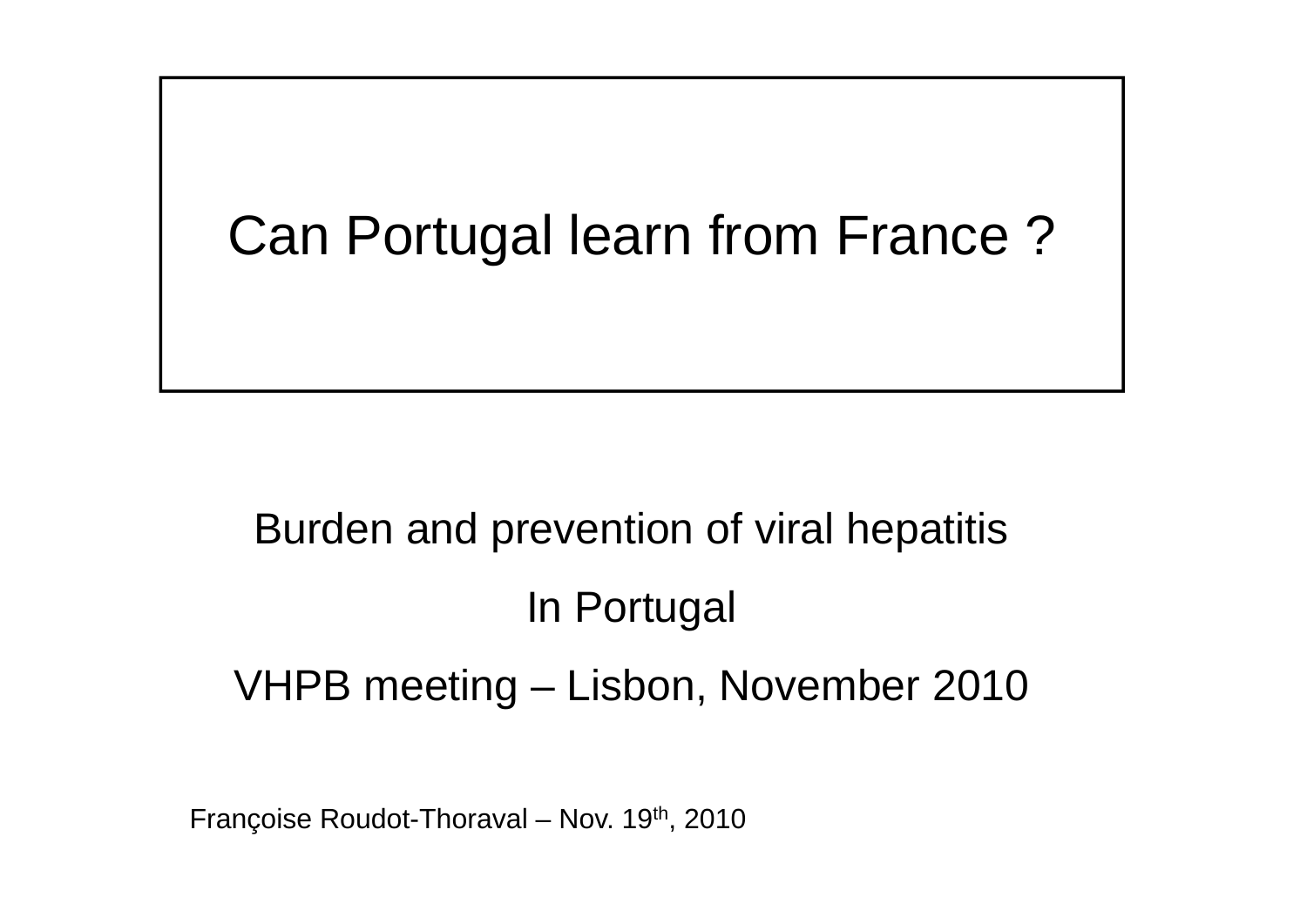## HCV studies and responses :Timeline

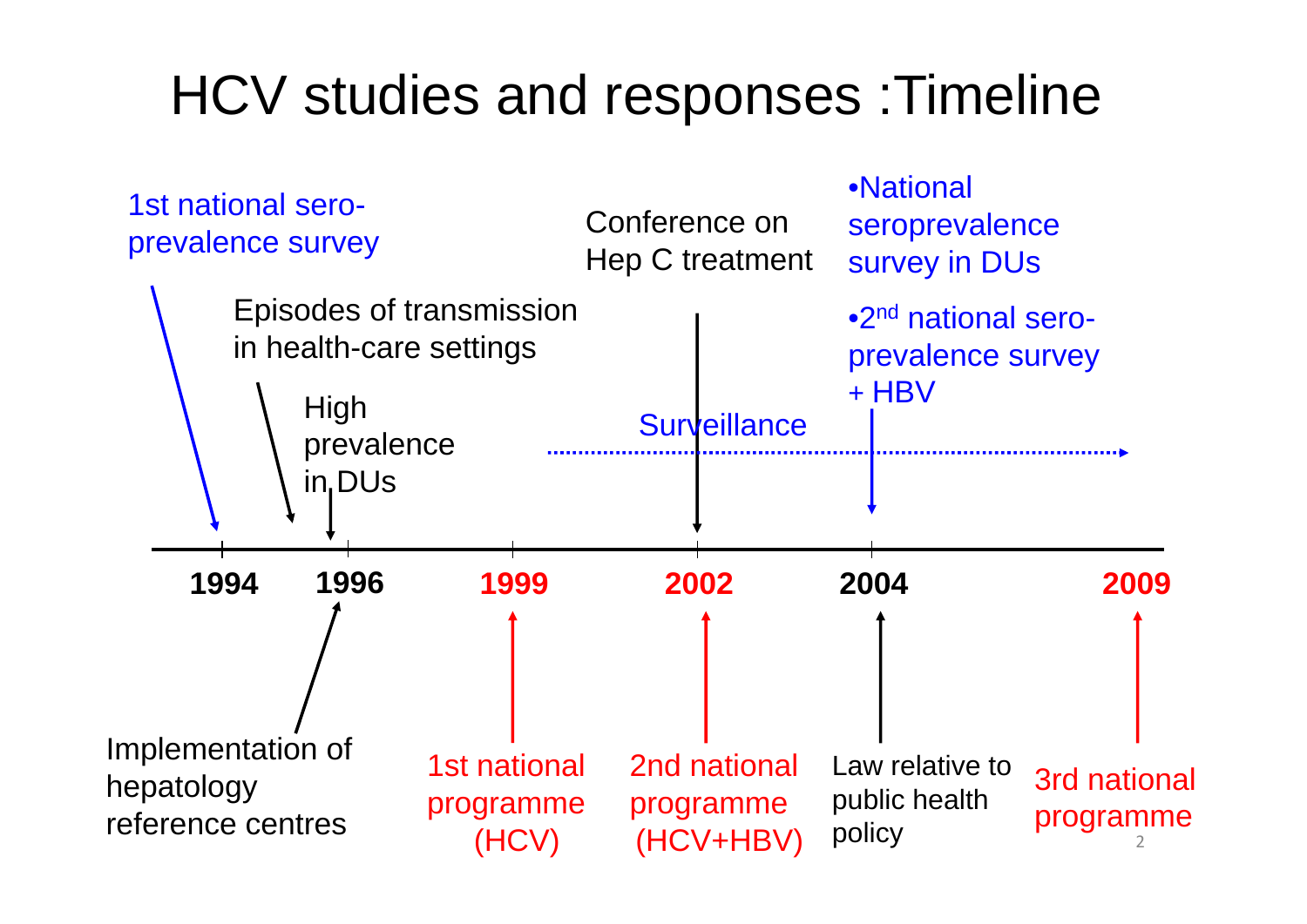## The national hepatitis programmes (1)

- •Two first programmes: 1999‐2002 and 2002‐2005
- Strategic committee for control and management of viral hepatitis : 2003‐2007
	- $-$  Composed of all actors involved in hepatitis prevention
	- $-$  Analysis of the situation
	- – $-$  Proposition of actions according to five strategic axes:
		- Reduction of HBV and HCV transmission
		- Stepping‐up hepatitis B and C screening
		- Improvement of access to care and quality of life of patients
		- Special measures adapted to prison milieu
		- Surveillance and evaluation research forecasting
- Third national hepatitis programme: 2009‐2012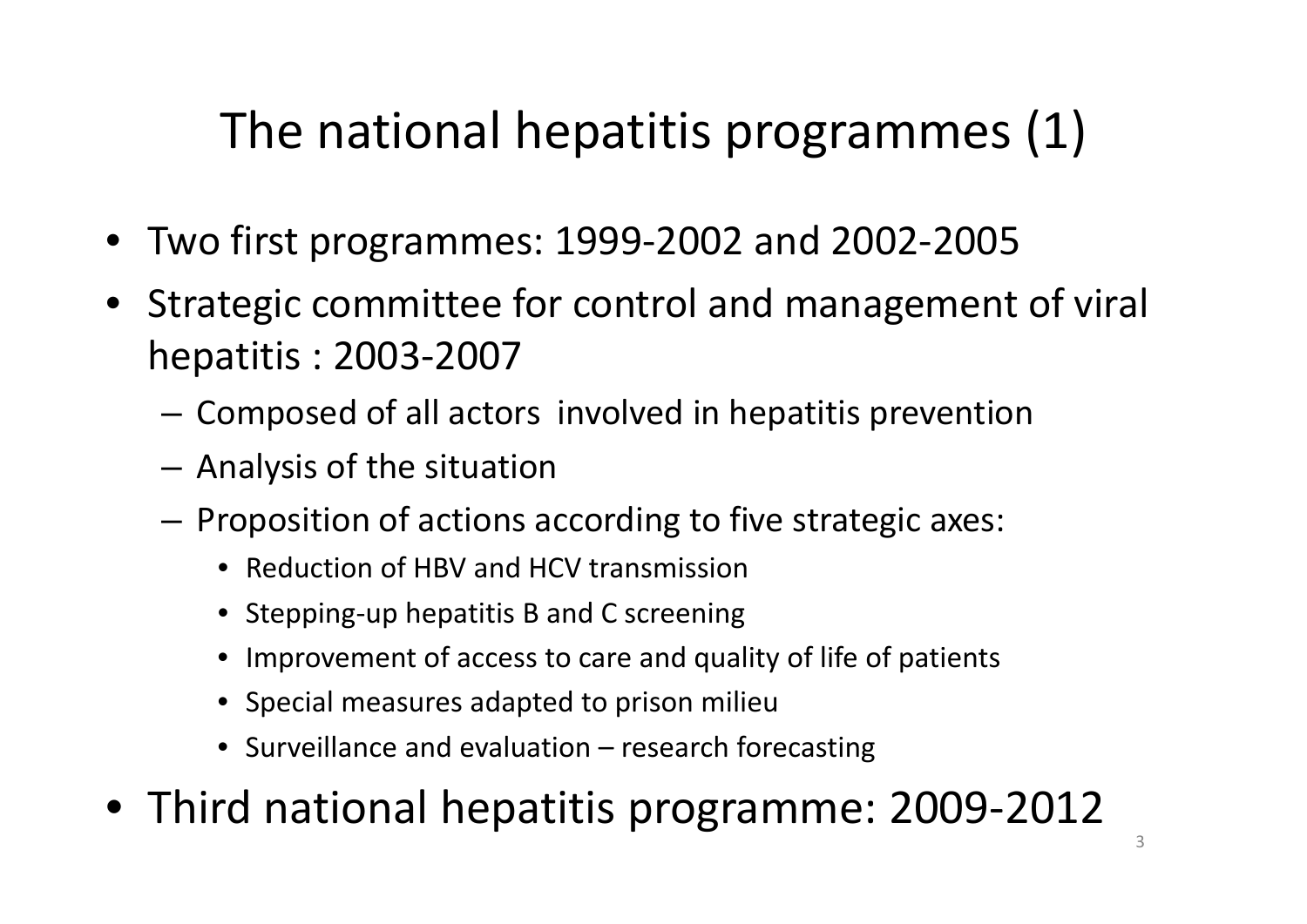## 2009‐2012 National Programme for hepatitis B and C

- Reinforce HBV and HCV screening, especially towards migrants, precarious populations and prisoners
- Stress the need for educational programmes and improve access to care
- Actions will be planned at <sup>a</sup> regional level by the new regional health agencies
- Committee in charge of the follow‐up and boost of the actions
- Evaluation performed by the end of the plan period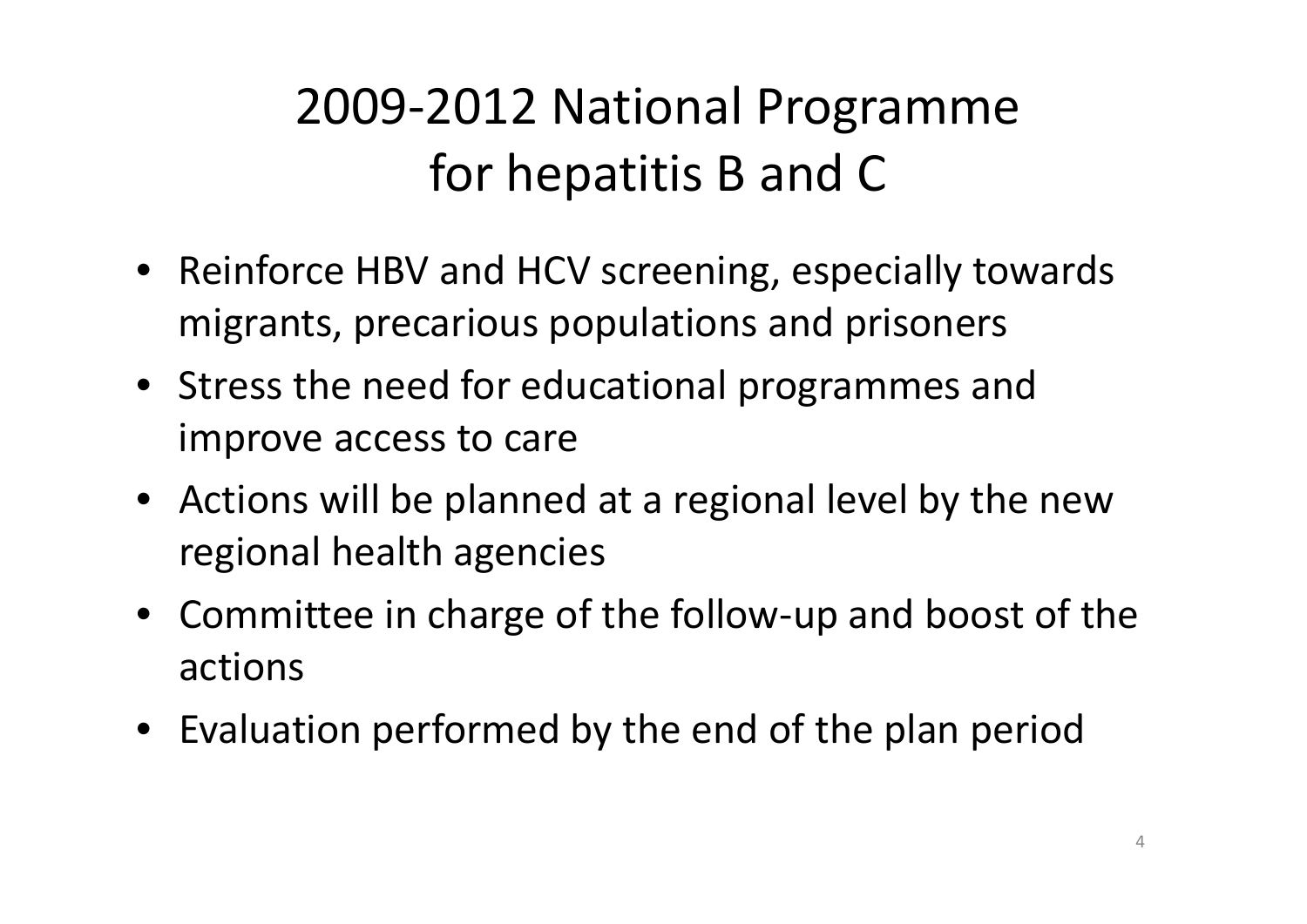#### Follow‐up of the programme



Slide E. Delarocque-Astagneau, Summit conference, Brussels oct2010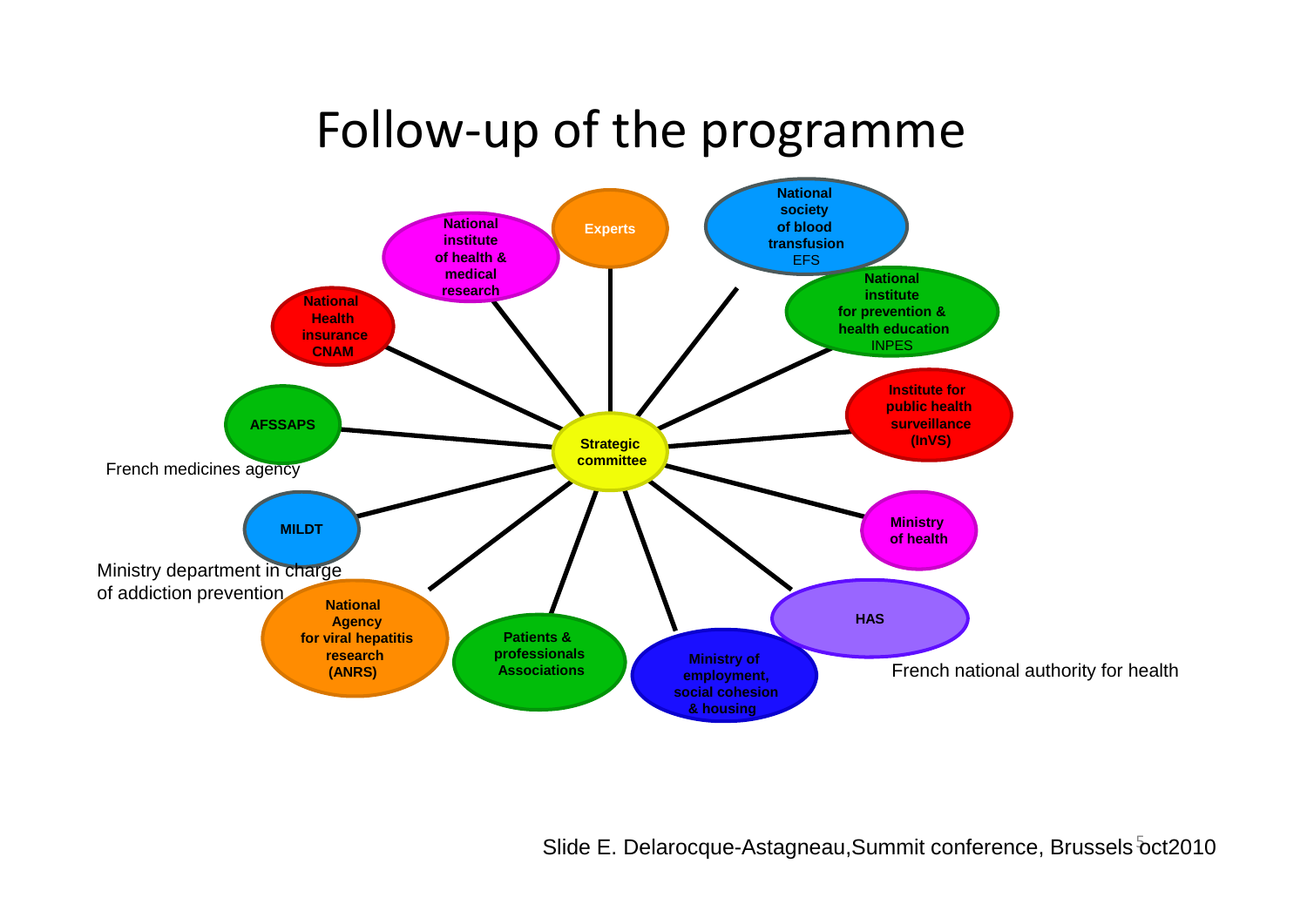## Follow‐up of the programme

- Committee in charge of the follow‐up **and update** of the programme
	- Follow‐up:
		- 5/54 (9%) actions are achieved
		- 35/54 (65%) are in progress
		- 5/54 (9%) are expected to start in 2011
	- Update:
		- Modeling the influx of patients expected in 2012 after approval of new anti‐HCV drugs
		- Thorough evaluation of efficacy of‐ and resistance to‐ new drugs
		- Cost-effectiveness of universal HCV screening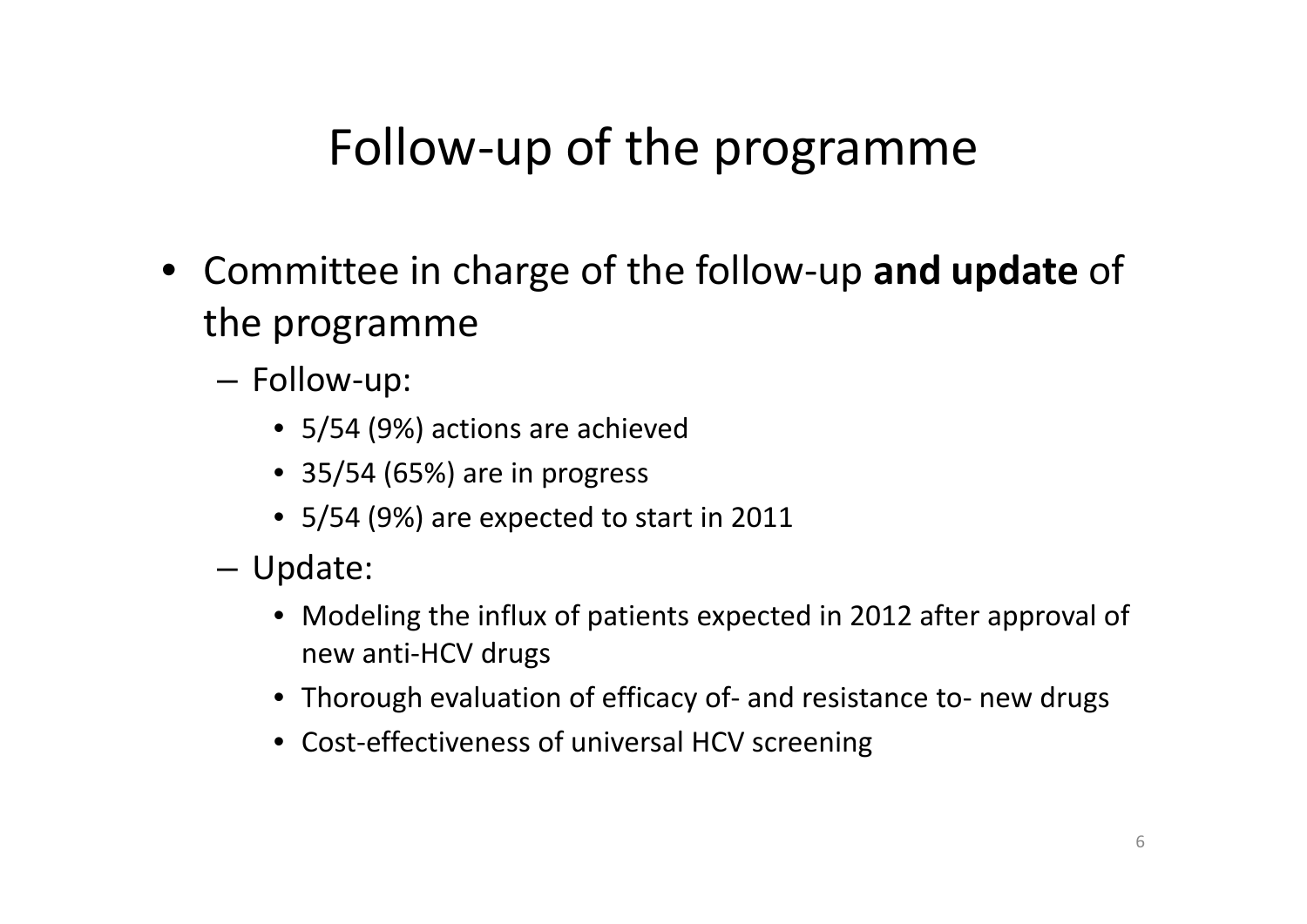## Updating the programme

- • Modeling the expected influx of patients
	- difficult to treat patients: naive, relapsers or non responders
	- To anticipate the burden of patients who will benefit from Telaprevir or Boceprevir
	- And the need for human resources in hepatology services
- Evaluation of efficiency of and resistance to anti‐protease before full market approval
	- premarket approval for compassionate use exists in France for patients with no therapeutic alternative
	- In 2011, around 1,500 patients with cirrhosis, non responders to <sup>a</sup> previous treatment will receive telaprevir or boceprevir with Peg‐IFN/RBV
	- A thorough evaluation of these patients is proposed in the context of <sup>a</sup> biomedical research sponsored by the ANRS
- •● Cost-effectiveness of universal HCV testing
	- $-$  to evaluate the interest of such a measure  $7$